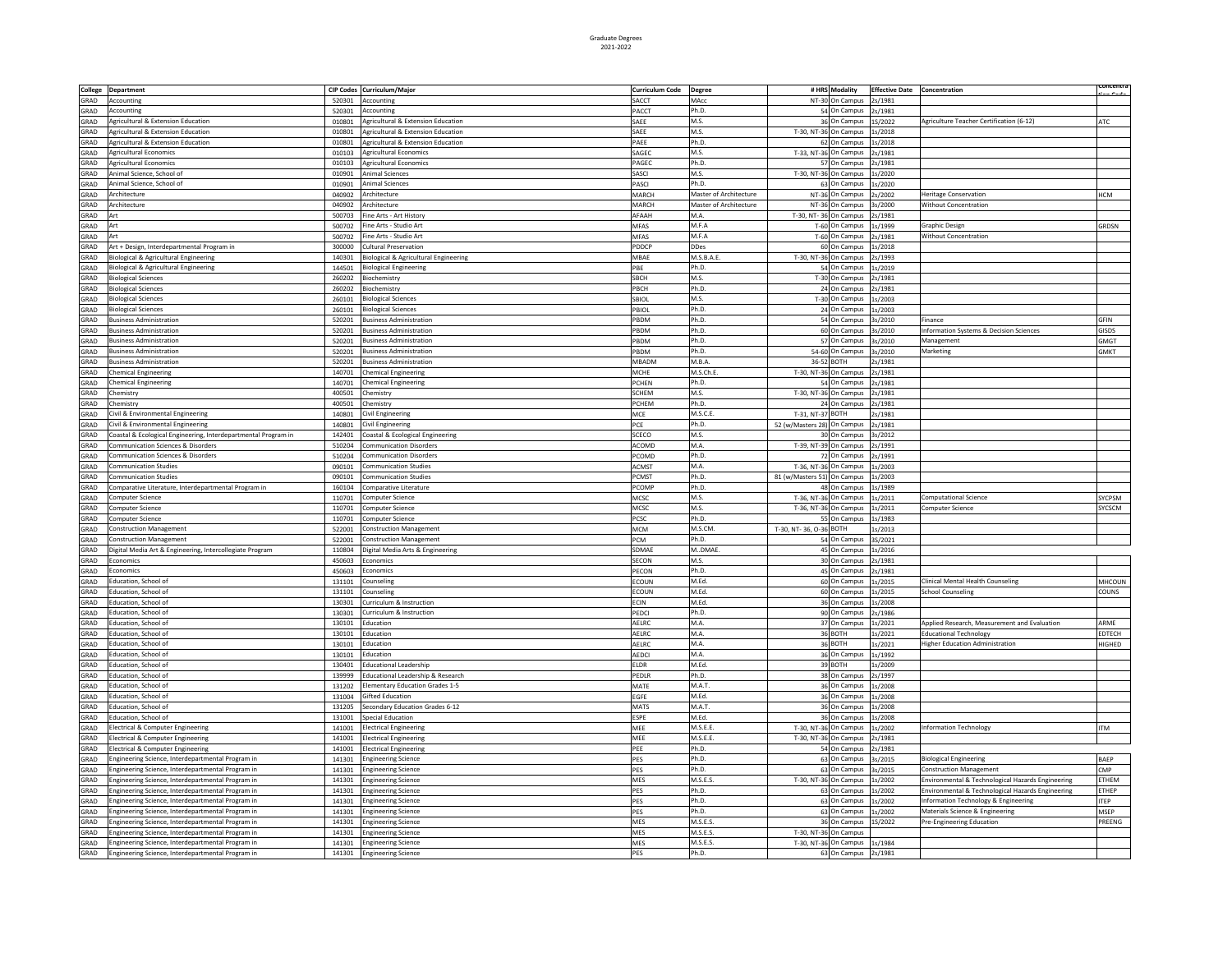| GRAD         | English                                                                | 231302           | <b>Creative Writing</b>                                            | MFACW              | M.F.A         | 48 On Campus 1s/1986                  |                    |                                                       |               |
|--------------|------------------------------------------------------------------------|------------------|--------------------------------------------------------------------|--------------------|---------------|---------------------------------------|--------------------|-------------------------------------------------------|---------------|
| GRAD         | inglish                                                                | 230101           | English                                                            | AENGL              | M.A.          | T-30, NT-30 On Campus                 | 2s/1981            |                                                       |               |
| GRAD         | inglish                                                                | 230101           | English                                                            | PENGL              | Ph.D.         | On Campus<br>57                       | 2s/1981            |                                                       |               |
| GRAD         | intomology                                                             | 260702           | Entomology                                                         | SENTM              | M.S.          | $T-30$<br>On Campus                   | 2s/1981            |                                                       |               |
| GRAD         | Entomology                                                             | 260702           | Entomology                                                         | PFNTM              | Ph.D.         | On Campus                             | 2s/1981            |                                                       |               |
| GRAD         |                                                                        |                  |                                                                    |                    | M.S.          | 54 (w/Masters 36)                     |                    |                                                       | <b>VFPMM</b>  |
|              | <b>Environmental Sciences</b>                                          | 030104           | <b>Environmental Sciences</b>                                      | SENVS              |               | T-36, NT-36<br>On Campus              | 2s/2001            | Environmental Planning & Management                   |               |
| GRAD         | <b>Environmental Sciences</b>                                          | 030104           | <b>Environmental Sciences</b>                                      | SENVS              | M.S.          | T-36, NT-36<br>On Campus              | 2s/2001            | <b>Environmental Toxicology</b>                       | EVETXM        |
| GRAD         | Environmental Sciences                                                 | 030104           | <b>Environmental Sciences</b>                                      | SENVS              | M.S.          | T-36, NT-36<br><b>SOTH</b>            | ls/1985            |                                                       |               |
| GRAD         | Environmental Sciences                                                 | 030104           | <b>Environmental Sciences</b>                                      | PENVS              | Ph.D.         | 60 (w/Masters 30)<br>On Campus        | 3s/2012            |                                                       |               |
| GRAD         | <b>Experimental Statistics</b>                                         | 270501           | <b>Applied Statistics</b>                                          | MAPST              | M.Ap.St       | T-36, NT-36<br>On Campus              | 2s/1981            |                                                       |               |
| GRAD         | <b>Experimental Statistics</b>                                         | 270501           | <b>Statistics</b>                                                  | PEXST              | Ph.D.         | In Campus                             | 1S/2022            |                                                       |               |
| GRAD         | inance                                                                 | 520801           | Finance                                                            | SFIN               | M.S.          | T-36, NT-36<br>On Campus              | 2s/1981            |                                                       |               |
| GRAD         | inance                                                                 | 450603           | Financial Economics                                                | MSFF               | M.S.          | 36<br>On Campus                       | 1S/2022            |                                                       |               |
| GRAD         | rench Studies                                                          | 160901           | French                                                             | AFREN              | M.A.          | T-36, NT-36<br>On Campus              | 2s/2004            | Language & Society                                    | <b>NGSOM</b>  |
| GRAD         | rench Studies                                                          | 160901           | French                                                             | PFRFN              | Ph.D.         | 27 On Campus                          | s/2004             | Language & Society                                    | LNGSOP        |
| GRAD         | French Studies                                                         | 160901           | rench                                                              | AFRFN              | M.A.          | T-36, NT-36<br>On Campus              | 2s/1981            |                                                       |               |
| GRAD         | French Studies                                                         | 160901           | French                                                             | PFRFN              | Ph.D.         | 27 On Campus                          | 2s/1981            |                                                       |               |
| GRAD         | Geography & Anthropology                                               | 450201           | Anthropology                                                       | AANTH              | M.A.          | T-30 On Campus                        | 2s/1981            |                                                       |               |
| GRAD         | Geography & Anthropology                                               | 450201           | Anthropology                                                       | PANTH              | Ph.D.         | 31 On Campus                          | 1s/2020            |                                                       |               |
| GRAD         | Geography & Anthropology                                               | 450701           |                                                                    | SGFOG              | M.S.          | T-37 On Campus                        | 2s/1981            |                                                       |               |
| GRAD         |                                                                        | 450701           | Geography                                                          | PGPHY              | Ph.D.         | On Campus                             | 1s/2020            |                                                       |               |
| GRAD         | Geography & Anthropology                                               | 400601           | Geography                                                          | SGEOL              | M.S.          | 60 (w/Masters 31)                     | 2s/1981            |                                                       |               |
|              | Geology & Geophysics                                                   |                  | Geology                                                            |                    |               | T-30 On Campus                        |                    |                                                       |               |
| GRAD         | Geology & Geophysics                                                   | 400601           | Geology                                                            | PGFOL              | Ph.D.         | 60 On Campus                          | 2s/1981            |                                                       |               |
| GRAD         | History                                                                | 540101           | History                                                            | AHIST              | M.A.          | T-30, NT-36 On Campus                 | 2s/1981            |                                                       |               |
| GRAD         | listory                                                                | 540101           | History                                                            | PHIST              | Ph.D.         | 54<br>On Campus                       | 2s/1981            |                                                       |               |
| GRAD         | ndustrial Engineering                                                  | 143501           | Industrial Engineering                                             | MIE                | M.S.I.E.      | T-30, NT-36<br>On Campus              | ls/2021            | Information Technology & Engineering                  | TE            |
| GRAD         | ndustrial Engineering                                                  | 143501           | <b>Industrial Engineering</b>                                      | MIE                | M.S.I.E.      | T-30, NT-36 BOTH                      | 2s/1981            |                                                       |               |
| GRAD         | ndustrial Engineering                                                  | 143501           | <b>Industrial Engineering</b>                                      | PIE                | Ph.D.         | 54 On Campus                          | 1s/2021            |                                                       |               |
| GRAD         | nformation Systems & Decision Sciences                                 | 521301           | Analytics                                                          | SISDS              | M.S.          | T-36, NT-36 BOTH                      | ls/1998            |                                                       |               |
| GRAD         | Kinesiology                                                            | 510913           | <b>Athletic Training</b>                                           | SATRN              | M.S.A.T       | 60 On Campus                          | 1s/2020            |                                                       |               |
| GRAD         | <b>Cinesiology</b>                                                     | 131314           | Kinesiology                                                        | SKIN               | M.S.          | T-30, NT-36, O-36 BOTH                | ls/1990            |                                                       |               |
| GRAD         | inesiology                                                             | 131314           | Kinesiology                                                        | PKIN               | Ph.D.         | 75 On Campus                          | 1s/1990            |                                                       |               |
| GRAD         |                                                                        | 310504           |                                                                    | SSPM               |               |                                       |                    |                                                       |               |
|              | inesiology                                                             |                  | Sport Management                                                   |                    | M.S.          | 36 BOTH                               | 1D/2021            |                                                       |               |
| GRAD         | Landscape Architecture                                                 | 303301           | Landscape Architecture                                             | MLA                | M.L.A         | 36 On Campus                          | 2s/1981            |                                                       |               |
| GRAD         | Leadership & Human Resource Development, School of                     | 521005           | Leadership & Human Resource Development                            | <b>SLHRD</b>       | M.S.          | T-30, NT-36, O-36 BOTH                | 1S/2019            | Human Resource and Leadership Development             | SLHRLD        |
| GRAD         | Leadership & Human Resource Development, School of                     | 521005           | Leadership & Human Resource Development                            | SI HRD             | M.S.          | T-30, NT-36, O-36 BOTH                | 1S/2019            | <b>Workforce Development</b>                          | SWFD          |
| GRAD         | Leadership & Human Resource Development, School of                     | 521005           | Leadership & Human Resource Development                            | PLHRD              | Ph.D.         | 90 On Campus                          | 1S/2019            |                                                       |               |
|              |                                                                        |                  |                                                                    |                    |               |                                       |                    |                                                       |               |
| GRAD         | Liberal Arts                                                           | 240101           | <b>Liberal Arts</b>                                                | MALA               | M.A.I.A       | T-30, NT-36 BOTH                      | 2s/1997            |                                                       |               |
| GRAD         | Library & Information Science                                          | 250101           | Library & Information Science                                      | MLIS               | M.L.I.S.      | T-36, NT-36 BOTH                      | 1s/1987            |                                                       |               |
|              | LSU Law Center                                                         |                  | Juris Doctorate                                                    | JD                 | JD            | On Campus                             |                    |                                                       |               |
| LAW          | LSU Law Center                                                         | 220101           |                                                                    |                    | <b>JDCL</b>   |                                       | 2s/2016            |                                                       |               |
| LAW          |                                                                        | 220101           | Juris Doctorate / Graduate Diploma in Comparative Law              | jdcl               | <b>IIM</b>    | On Campus                             | 2s/2010            |                                                       |               |
| LAW          | LSU Law Center                                                         | 220201           | Master of Laws Degree in Comparative Law                           | LLM                | M.M.C         | On Campus                             | 2s/1981            |                                                       |               |
| GRAD         | Mass Communication                                                     | 090102           | Mass Communication                                                 | MMC                |               | T-34, NT-34<br>On Campus              | ls/1993            |                                                       |               |
| GRAD         | Mass Communication                                                     | 090199           | Mass Communication & Public Affairs                                | PMCPA              | Ph.D.         | 88<br>On Campus                       | 1s/2000            |                                                       |               |
| GRAD         | Mathematics                                                            | 270101           | Mathematics                                                        | SMATH              | M.S.          | T-36, NT-36 On Campus                 | 1s/2001            | <b>Applications</b>                                   | APPLSM        |
| GRAD         | Mathematics                                                            | 270101           | Mathematics                                                        | SMATH              | M.S.          | T-36, NT-36 On Campus                 | 2s/2000            | Finance                                               | MTHFNM        |
| GRAD         | Mathematics                                                            | 270101           | Mathematics                                                        | PMATH              | Ph.D.         | 54 On Campus                          | 2s/1981            |                                                       |               |
| GRAD         | <b>Mechanical Engineering</b>                                          | 141901           | <b>Mechanical Engineering</b>                                      | MME                | M.S.M.E       | T-30, NT-36 On Campus                 | 2s/1981            |                                                       |               |
| GRAD         | <b>Mechanical Engineering</b>                                          | 141901           | <b>Mechanical Engineering</b>                                      | PME                | Ph.D.         | 54 (w/Masters 30) On Campus           | 2s/1981            |                                                       |               |
| GRAD         | Music, School of                                                       | 500903           | Music                                                              | <b>DMUS</b>        | D.M.A         | 60 On Campus                          | Is/2022            | <b>Collaborative Piano</b>                            | COPI          |
| GRAD         | Music, School of                                                       | 500903           | Music                                                              | <b>DMUS</b>        | D.M.A         | 60 On Campus                          | 2s/1998            |                                                       |               |
| GRAD         | Music, School of                                                       | 500901           | Music                                                              | PMUSO              | Ph.D.         | 51-53<br>On Campus                    | 2s/2000            |                                                       |               |
| GRAD         | Music, School of                                                       | 500903           | Music                                                              | MMUS               | M.M.          | T-30, NT-30 On Campus                 | 2s/1987            |                                                       |               |
| GRAD         | Natural Sciences, Interdisciplinary Program in                         | 300101           | <b>Natural Sciences</b>                                            | <b>MNS</b>         | M.N.S         | T-30, NT-36 On Campus                 | s/1981             |                                                       |               |
|              |                                                                        |                  |                                                                    |                    |               | On Campus                             |                    |                                                       |               |
| GRAD         | Nondegree                                                              |                  | Graduate Education Alternate Certification-Limited                 | <b>GEALT GEART</b> |               |                                       | 2s/1997            |                                                       |               |
| GRAD         | Nondegree                                                              |                  | Graduate Education Alternate Certification-Regular                 | GEART              |               | On Campus                             | 2s/1997            |                                                       |               |
| GRAD         | Nondegree                                                              |                  | Graduate-Audit Only                                                | GAO                |               | On Campus                             | ls/1998            |                                                       |               |
| GRAD         | Nondegree                                                              |                  | Law Center- Audit Only                                             | LAUD               |               | On Campus                             | 2s/1987            |                                                       |               |
| GRAD         | Nondegree                                                              |                  | Law- LSU-SU Cooperative                                            | SCOPP              |               | On Campus                             | s/1981             |                                                       |               |
| GRAD         | Nondegree                                                              |                  | Law- Summer Only                                                   | SUL                |               | On Campus                             | 2s/1981            |                                                       |               |
| GRAD         | Nondegree                                                              |                  | <b>LSU Global Masters Program</b>                                  | GGLB               |               | On Campus                             | 2s/2016            |                                                       |               |
| GRAD         | Nondegree                                                              |                  | LSU-SU Cooperative                                                 | COOPS              |               | On Campus                             | 2s/1981            |                                                       |               |
| GRAD         | Nondegree                                                              |                  | Nonmatriculated Exchange                                           | NMATX              |               | On Campus                             | ls/1988            |                                                       |               |
| GRAD         | Nondegree                                                              |                  | Nonmatriculated-Limited                                            | NMATI              |               | On Campus                             | ls/1988            |                                                       |               |
| GRAD         | Nutrition and Food Sciences, School of                                 | 011001           | Nutrition and Food Sciences                                        | SNFS               | M.S.          | $T-30$<br>On Campus                   | ls/2016            | Food and Bioprocessing Systems                        | FBSM          |
| GRAD         | Nutrition and Food Sciences, School of                                 | 011001           | Nutrition and Food Sciences                                        | PNFS               | Ph.D.         | 54 (w/Masters 30)<br>On Campus        | ls/2016            | Food and Bioprocessing Systems                        | FBSP          |
| GRAD         | Nutrition and Food Sciences, School of                                 | 011001           | Nutrition and Food Sciences                                        | SNFS               | M.S.          | T-30 On Campus                        | ls/2016            | Food Science and Technology                           | FSTM          |
|              |                                                                        |                  |                                                                    |                    | Ph.D.         |                                       |                    |                                                       |               |
| GRAD<br>GRAD | Nutrition and Food Sciences, School of                                 | 011001           | Nutrition and Food Sciences                                        | PNFS<br>SNFS       |               | 54 (w/Masters 30) On Campus           | ls/2016            | Food Science and Technology<br><b>Human Nutrition</b> | FSTP<br>HUMNM |
| GRAD         | Nutrition and Food Sciences, School of                                 | 011001           | Nutrition and Food Sciences                                        |                    | M.S.          | T-30 On Campus                        | ls/2016            |                                                       |               |
|              | Nutrition and Food Sciences, School of                                 | 011001           | Nutrition and Food Sciences                                        | PNFS               | Ph.D.         | 54 (w/Masters 30) On Campus           | ls/2016            | <b>Human Nutrition</b>                                | <b>IUMNP</b>  |
| GRAD         | Nutrition and Food Sciences, School of                                 | 011001           | Nutrition and Food Sciences                                        | SNFS               | M.S.          | T-30 On Campus                        | ls/2016            | <b>Molecular Nutrition</b>                            | MOLEM         |
| GRAD         | Nutrition and Food Sciences, School of                                 | 011001           | Nutrition and Food Sciences                                        | PNFS               | Ph.D.         | 54 (w/Masters 30)<br>On Campus        | ls/2016            | <b>Molecular Nutrition</b>                            | MOLEP         |
| GRAD<br>GRAD | Oceanography and Coastal Sciences<br>Oceanography and Coastal Sciences | 400607<br>400607 | Oceanography & Coastal Sciences<br>Oceanography & Coastal Sciences | SOCS<br>POCS       | M.S.<br>Ph.D. | T-30, NT-36 On Campus<br>57 On Campus | ls/1992<br>1s/1992 |                                                       |               |